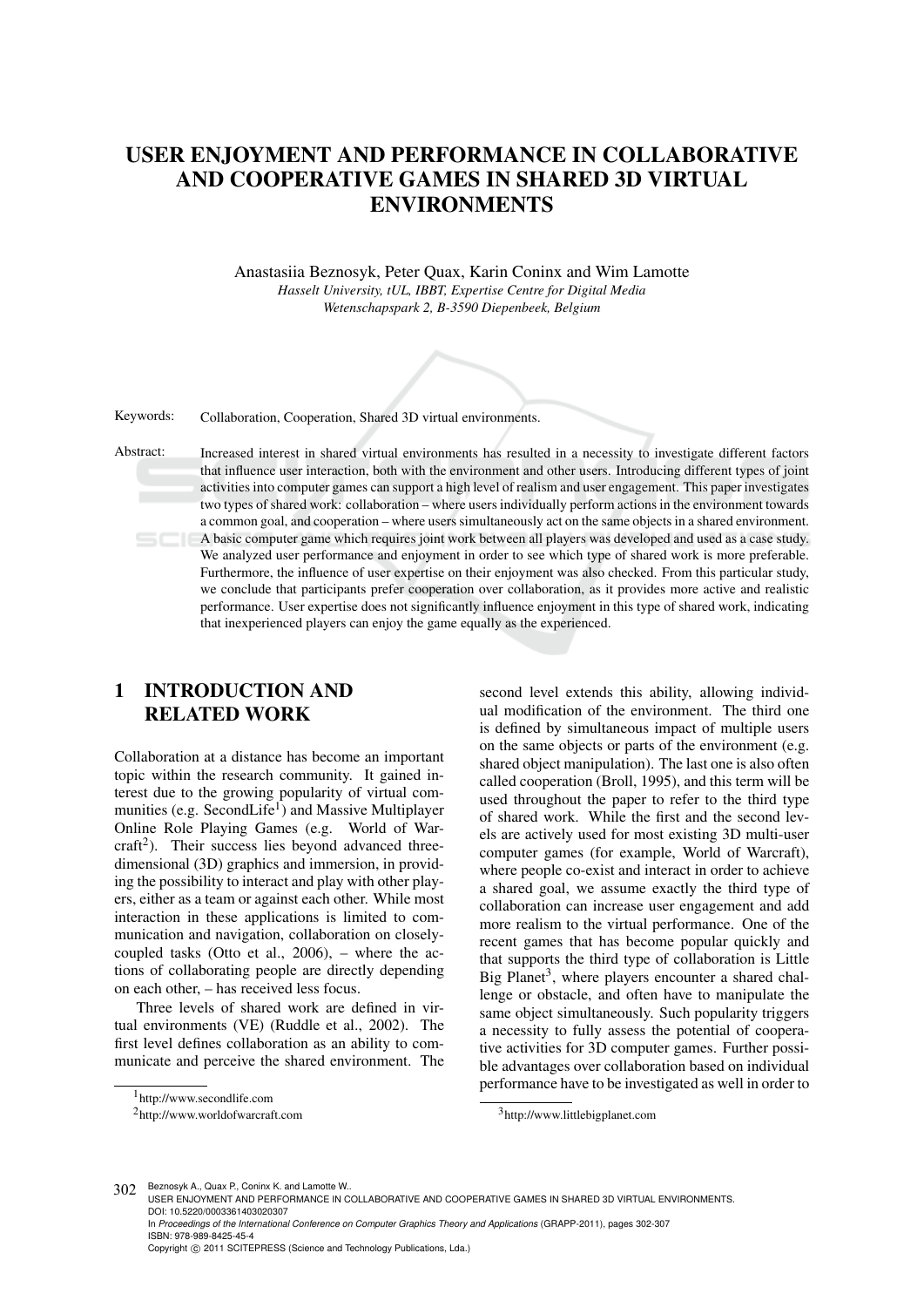provide players with an enjoyable game experience.

There is a substantial amount of work investigating different aspects of collaboration and cooperation within small groups. Although the research is not always related to computer games, we believe that most of the findings can be applied in the context of game development. The major part of research in this area focuses on the implementation of collaborative and cooperative interaction techniques (Bowman et al., 2008), such as shared object manipulation. For example, Pinho et al. (Pinho et al., 2008) present a framework that supports development of cooperative manipulation techniques. Another cooperative manipulation technique called "SkeweR", that allows two users to move the same virtual object simultaneously in a VE, is presented in (Duval et al., 2006). Besides interaction techniques, several researches covered such issues like providing correct perspective views over the shared environment (Provenzano et al., 2007) and support for various types of feedback (Ullah et al., 2009).

Also, several studies focus on perceptional aspects of collaboration and cooperation, namely presence and co-presence within shared virtual environments (Schroeder et al., 2001; Heldal et al., 2005). These studies investigate factors that contribute to effective collaboration and people's behavior in distributed VEs while performing closely-coupled tasks. Similar work performed by Roberts et al. (Roberts et al., 2003) focuses on concurrent interaction with shared objects by users of a variety of display system configurations.

While most existing research focuses either on collaboration (Heldal et al., 2005) or cooperation (Roberts et al., 2003) separately, we realize the importance of their comparison. The contribution of our work is the comparative analysis of collaborative and cooperative activities, based on users' behavior and preferences while playing a multi-user 3D computer game.

In following section, we describe the conducted experiment. Section 3 presents the results of the user experiment, which are discussed and concluded in Section 4.

# 2 EXPERIMENT DESCRIPTION

In order to compare *collaboration* and *cooperation*, and more specifically to assess the influence of different factors on *users' enjoyment*, an experiment was conducted. The purpose of this experiment was to determine the factors that have a positive impact on interaction in a shared virtual environment for collaboration and cooperation. We wanted to see which setup is found to be more enjoyable and engaging by users in order to provide some guidelines for further application development (e.g. games), where this particular type of joint work can be beneficial.

We believe that cooperative activities, although not always easy and straightforward to perform, will increase enjoyment of users' interaction and provide a more convincing shared experience of working together. We expect therefore cooperative activities to be more preferable for most participants based on several criteria (i.e. performance, how natural the interaction was, etc.) and provide more enjoyable interaction among partners when compared to the collaborative condition.

During the experiment ten groups of three people were sequentially asked to play a basic 3D game with the shared goal of collecting 20 digits in the environment together with two partners. The game was represented as an environment that consists of two virtual houses containing 20 cubes (figure 1). Half of these cubes had a digit on one of their sides. In order to complete the game participants were asked to calculate the sum of all digits, and then to select the correct number (corresponding to the calculated sum) out of four options, presented as a four-item menu. To explore the environment, participants had to select and manipulate objects.



Figure 1: The task.

The experiment consisted of 2 sessions: collaborative and cooperative. For every session a different environment was created with the same level of complexity. In the collaborative session every object could be moved or rotated by a single person. In the cooperative session there were two types of objects: those that can be manipulated by one user and those that required joint manipulation by two users. If an object of the second type was selected, a help message was generated to inform other participants within the same house in the virtual environment that there is a person requiring a partner's help. However, the message did not indicate who triggered the call for help and where that person was located. Participants had to discuss this event to discover the feasibility to help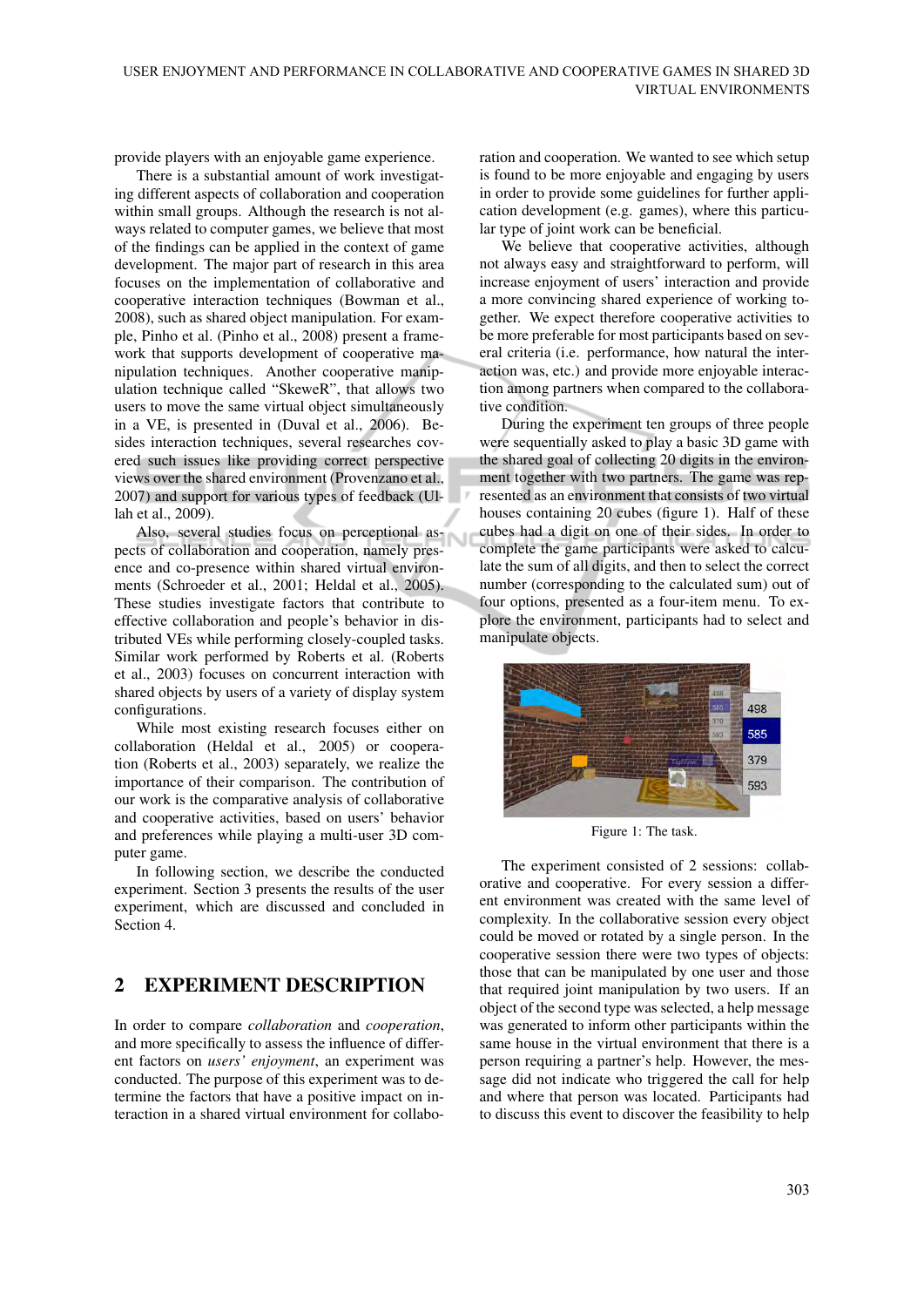each other. If none of the co-players was in the same house, the person who initially selected such an object got another message, indicating that his/her partners were not in the same area.

To indicate successful object selection visual feedback was provided. The object highlighted in red indicated it is already selected but in order to manipulate it two people are required. The object highlighted in green indicated that it is selected and can be manipulated. To select, manipulate and deselect an object the SpaceMouse or the SpaceExplorer was used. To move or rotate object jointly with a partner, participants had to simultaneously move an object in the same direction using their devices.

Although we designed this game to be played remotely, for observational reasons, participants were present in the same room (as shown in figure 2). During the experiment participants were allowed to communicate. Due to the co-located setup participants were able to talk to each other without using any communication technology (e.g. Skype). Because every participant was focused on actions happening on his monitor, other communication channels of real life (facial expressions, gestures, etc.) were not taken into account. Apart from voice communication they had a text messenger running on their laptops which was used to share already found digits to the partners. Once all 20 digits were found, one of the group members calculated their sum and selected the answer from the four-item menu (figure 1). Participants were supervised in order to avoid guessing the correct answer from the menu.



Figure 2: The experiment setup.

The time to complete each session was captured. After each session participants were asked to complete an individual questionnaire regarding their experience. In this questionnaire participants had to evaluate their performance and preference for every condition on a 10-point likert scale. Questions were grouped into several categories: enjoyment, level of

working together, performance and communication activity. Additionally, we asked participants to indicate the level of their expertise in collaborative virtual environments.

#### 3 RESULTS

The main goal of the conducted experiment was to compare two levels of shared work: collaboration and cooperation. Moreover, we present an analysis that shows the influence of the users' expertise on their performance and enjoyment. Finally, we analyze users' behavior based on observations. The comparative analysis is performed using paired-samples t-tests.

## 3.1 Comparison of Collaboration and Cooperation

3.1.1 Task Completion Time

The analysis has shown that it took significantly longer for participants to complete the task in the cooperative setup  $(t(9) = -3.867, p = 0.004)$ . Figure 3 shows the task completion time for every group in both conditions.



Figure 3: Task completion time for collaboration and cooperation.

As long task completion time may cause boredom and fatigue, it is important to investigate the effect of the length of the task on the overall enjoyment of users. We analyzed both types of joint work in order to search for any correlation with the time. We found a significant negative correlation ( $R^2 = -0.687$ , *p* = 0.028) between *enjoyment of collaboration* and *total time*. For the cooperative condition no correlation was found between task completion time and enjoyment, indicating that people enjoy interaction even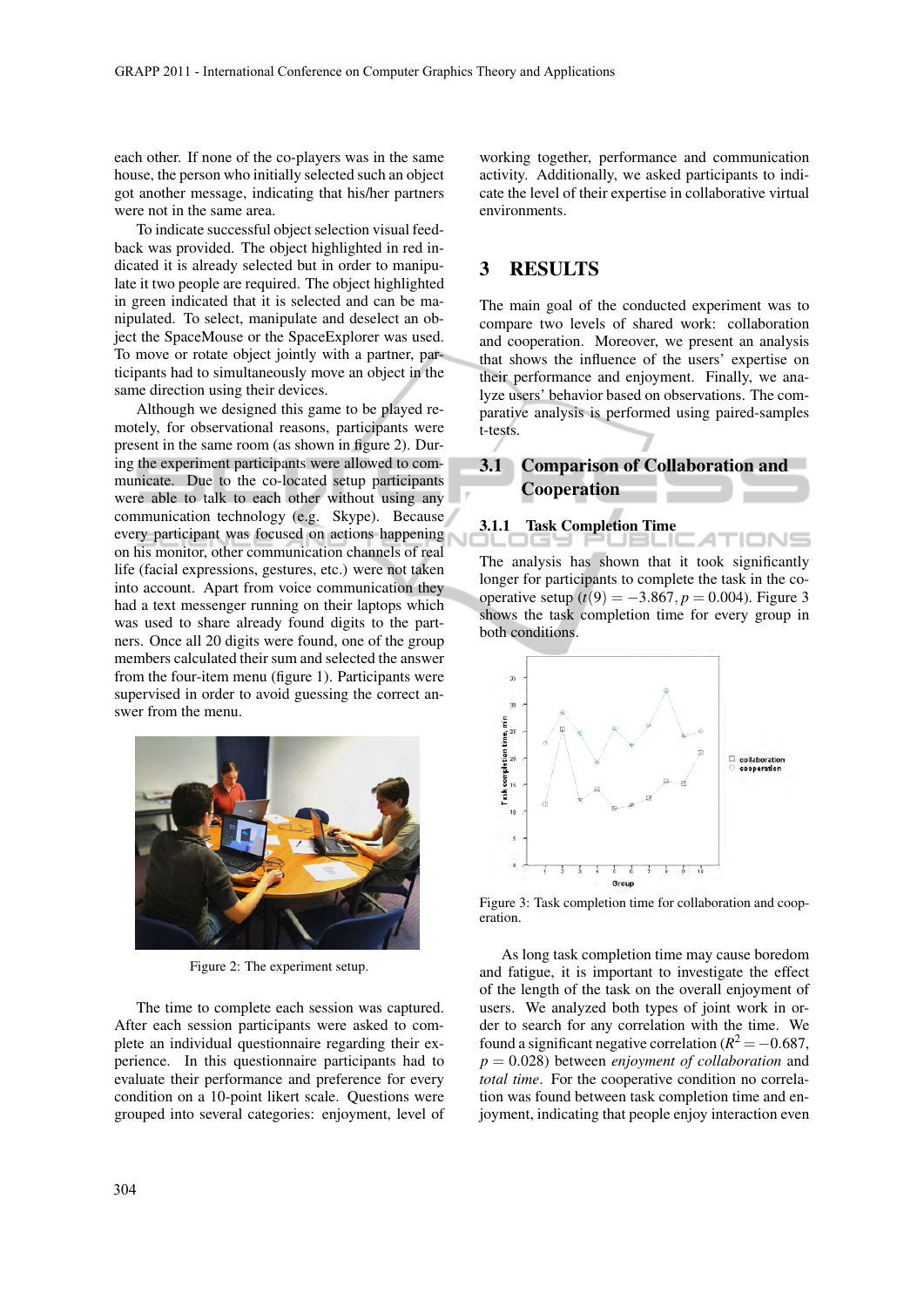if more time to complete the task was required. This result has an important impact for game development, where it is important to engage players for a longer period of time. Nevertheless, it is still necessary to investigate the influence of time on users' enjoyment for continuous long-term gaming.

From observations we discovered that cooperation took longer because it was often necessary to wait for the partner in order to perform the joint activity. It also took some time to find the location of a person who needed help in the virtual environment. Taking into account these findings we can conclude that completion time can be considered as a task-dependent variable, but users still enjoy longer interaction when they are cooperating with their partners.

#### 3.1.2 Enjoyment and Performance

Participants had to rate two types of shared work from different perspectives. We collected responses of individuals regarding their work under both conditions. All questions were grouped into several categories which were analyzed separately.

In table 1 all statistics are given in order to compare the collaborative and cooperative conditions, based on the individual responses. They are grouped similarly to the categories of the questionnaire given to participants. As we can see, participants *enjoyed* the cooperative task significantly more. They performed almost equally active as no difference was found across the conditions. Furthermore, we additionally asked them to evaluate their group activity in the collaborative and cooperative settings. We found that as a group they performed significantly more active during the cooperation  $(t(9) = -3.250)$ ,  $p = 0.01$ ). This can be explained by the nature of the given task as in a cooperative setting participants are more dependent on their co-players.

*Manipulation of objects* during the cooperative task required more effort and cohesive work from participants, and was indicated to be significantly harder than single-user object manipulation. But, as indicated before, such difficulty did not significantly influence the overall user enjoyment of cooperation.

Another question that was asked related to users' *level of working together* with others, rather than on their own. Responses showed another advantage of cooperative work – it provides a significantly higher feeling of working together as a group comparing to the one in collaboration. Furthermore, participants also indicated the cooperative condition as a more natural way of working together as a team. We also found that there was no significant difference across the two conditions regarding *the level of awareness* that participants perceived, indicating that they were

equally aware of the situation in the environment during their activity.

*The activity of communication* and the level of its *importance* were also analyzed. As mentioned before, cooperation required much more communication and coordination from participants. Statistical analysis has shown that individuals communicated significantly more when they cooperated. Users also indicated that communication was more important for this session. They said that the collaboration session "did not require much communication, and the task itself can be actually completed without communication", while for the cooperative session "it would be impossible to complete the task if the communication is prohibited".

# 3.2 Influence of User Expertise on Shared Work

We asked participants to define their level of expertise in 3D single-user ( $M = 5.2$ ,  $SD = 2.93$ ) and multiuser  $(M = 3.67, SD = 2.43)$  virtual environments. Although most participants did not have much experience in shared virtual activities they still enjoy playing the game under both conditions. Moreover, we found no correlation between *expertise level* and *enjoyment*. This indicates that both experienced and less experienced users can equally enjoy activities with others in multi-user virtual environments. Additionally, no influence of *user expertise* on *completion time* was found.

Test groups were randomly formed, so that certain groups contained only inexperienced or only experienced users, or were mixed. That is why we additionally compared group enjoyment and average experience within each group. We found no significant influence of the experience on the group enjoyment. In spite of such heterogeneity, user interaction during both sessions was enjoyable for every participant.

Additionally, we found no correlation between *expertise* and *level of working together*, which proves the fact that despite lack of experience users got an equally high perception level of working together with their collaborators for both conditions.

#### 3.3 Users' Behavior

Previous sections already partially covered our analysis of users' behavior. Further analysis of user observations reveals interesting information regarding the users' experience. This section presents the collected and analyzed qualitative information concerning the users' experience while collaborating and cooperating.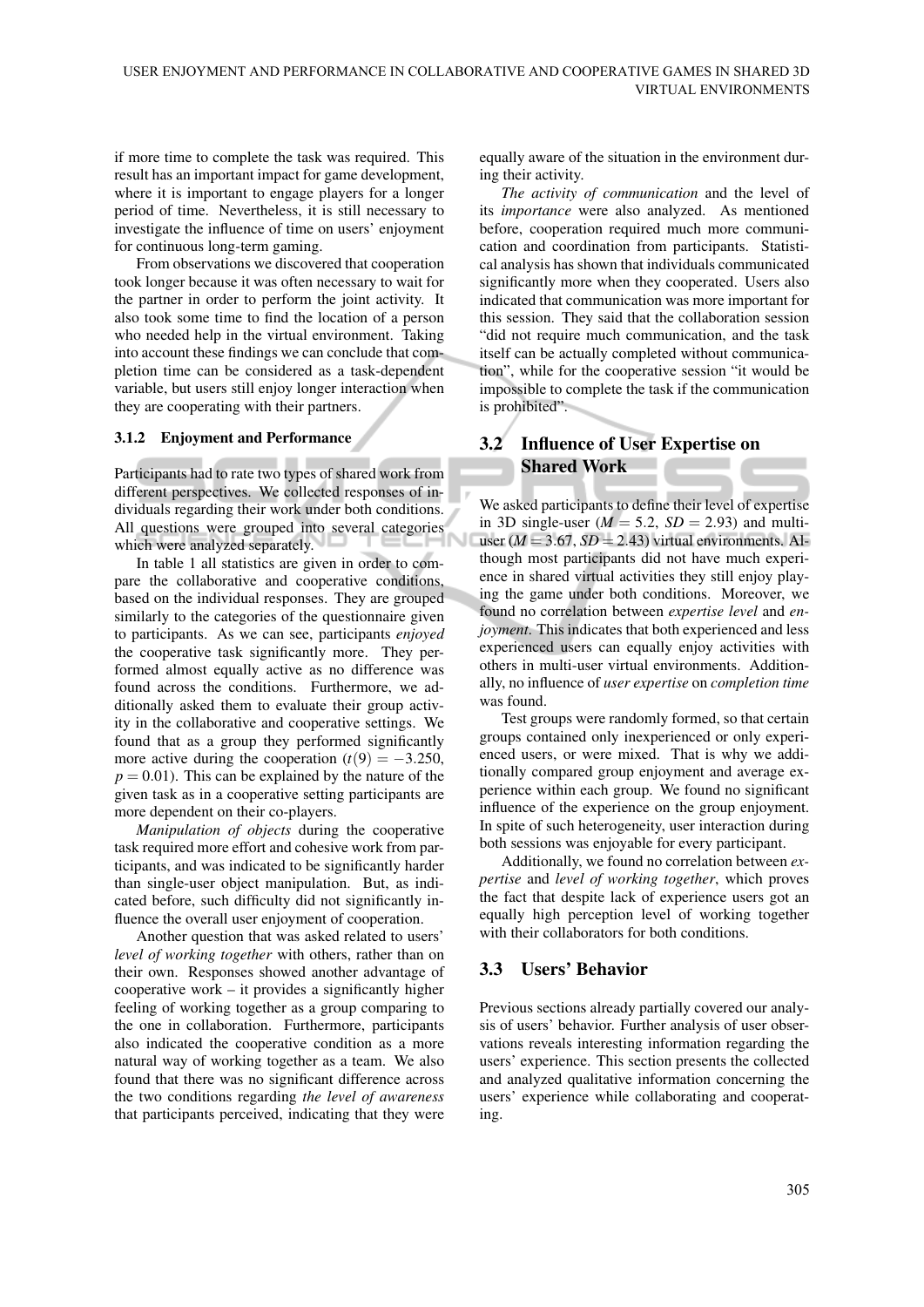| Factor                | Responses                             |                                     |                                                  |
|-----------------------|---------------------------------------|-------------------------------------|--------------------------------------------------|
| Task performance      |                                       |                                     |                                                  |
| Enjoyment             | $t(29) = -2.421, p = 0.022$           | $M_{coll} = 6.37, SD_{coll} = 1.5$  | $M_{coop} = 7.23, SD_{coop} = 1.52$              |
| Activity              | $t(29) = -0.711, p>0.05$              | $M_{coll} = 7.43, SD_{coll} = 1.3$  | $M_{coop} = 7.63, SD_{coop} = 1.3$               |
| Object manipulation   | $t(29) = 2.079, p = 0.047$            | $M_{coll} = 7.1, SD_{coll} = 1.9$   | $M_{coop} = 6.3, SD_{coop} = 1.37$               |
| Working with others   |                                       |                                     |                                                  |
| Level of togetherness | $t(29) = 7.623, p = 0.000$            | $M_{coll} = 5.33, SD_{coll} = 2.12$ | $M_{coop} = 8.07, SD_{coop} = 1.23$              |
| <b>Naturalness</b>    | $t(29) = -3.713, p = 0.01$            | $M_{coll} = 6.44, SD_{coll} = 1.38$ | $M_{coop} = 7.37, SD_{coop} = 1.45$              |
| Awareness             | $\overline{t(29)} = -1.925, p > 0.05$ | $M_{coll} = 5.87, SD_{coll} = 1.63$ | $M_{coop} = 6.43, SD_{coop} = 1.70$              |
| Communication         |                                       |                                     |                                                  |
| Activity              | $t(29) = -5.835, p = 0.000$           | $M_{coll} = 5.77, SD_{coll} = 1.87$ | $M_{coop} = 7.87, SD_{coop} = 1.079$             |
| Importance            | $t(29) = -9.380, p = 0.05$            | $M_{coll} = 5.1, SD_{coll} = 1.73$  | $\overline{M_{coop}}$ = 8.33, $SD_{coop}$ = 1.06 |

Table 1: Comparison of collaboration and cooperation based on individual responses.

Preferences. The analysis shows that participants preferred the cooperative session significantly more than the collaborative one, rating their enjoyment higher. Observing people playing the two games allows us to draw a conclusion what actually caused such enjoyment.

One of the main reasons why people liked both conditions is the collaborative nature of the games. The fact that they were not single players had a positive impact on their overall experience. *Collaboration* was considered less interesting and less fun compared to the cooperative session because of the reduced interaction. Participants performed more individually, rather than as a group to complete the task. Some players said they did not felt part of a group, but rather co-existed with others.

*Cooperation* involved more activity in order to complete the game, resulting in a high level of interaction with other participants. Although it was often necessary to wait for a helper, participants still were excited to perform joint activities. Moreover, frustration caused by different views on the same objects, did not influence the enjoyment. Almost all players experienced more fun when playing the cooperative game, as it really gave the feeling of team work. People pointed out that "being fun" is more crucial than "being difficult" when playing computer games.

Voice Communication. In our previous work (Beznosyk et al., 2010) we demonstrated that the inclusion of communication was significantly important for collaborative tasks in the virtual environments. In the current experiment, voice communication was included for both the collaborative and the cooperative sessions. We wanted to determine when it was necessary to talk with the partners, and what kind of communication was used while working under different conditions.

First of all, we noticed that participants who had difficulties with the actual performance (e.g. object manipulation) used communication to compen-

sate their skills. When it was too hard to manipulate an object, they became more active in a group discussion. They communicated actively during strategy discussion and along the task itself. During *the collaborative session*, communication was mainly used for strategical discussions at the beginning, to do a bit of joking or to keep others aware what the participants were doing. Communication was indicated as the only instrument of collaboration, as players performed individually rather than as a team. We also observed that a few pairs did not even discuss even their strategy, which resulted in longer task completion time. They concluded that it was not necessary to communicate, because they were able to see if there is anyone around.

During *the cooperative session*, all pairs admitted the necessity of communication. Players not only talked about their strategy or role division among the group members, but also coordinated their movements actively. They indicated that the help message they saw, when someone picked up an object which had to be manipulated jointly, does not really help if you cannot communicate about the object description and location. For the cooperative condition the communication was almost continuous, due to someone needing help. Vocal conversation was also used as an awareness mechanism in the same way as for collaboration. People communicated regarding their positions and actions in the virtual environment, thus making their performance smoother.

It is obviously preferable to include voice communication when working together with others. It contributes by making interaction more fluent and realistic. The main purpose of communication during the collaboration was division of the work across group members, which can also be replaced with a text chat. At the same time, cooperation required communication mainly for real-time coordination, which would be difficult to complete having only a text chat.